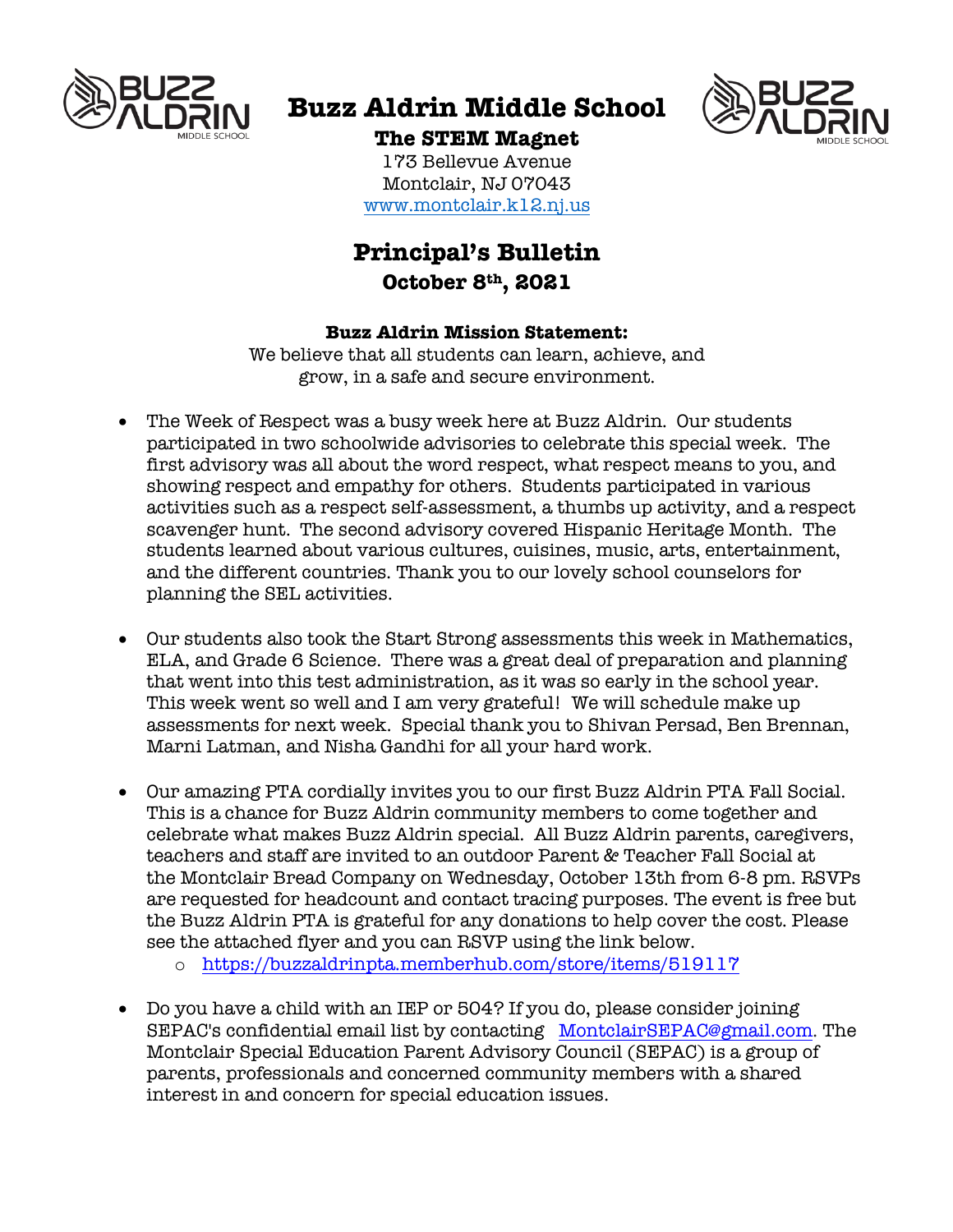SEPAC holds open monthly meetings, often featuring topical experts, and member gatherings where families can share information, experiences and concerns

 $\circ$  Visit us on Facebook: www.facebook.com/montclairsepac or our website at https://montclairpta.org/sepac/

The Buzz Aldrin SEPAC liaisons are Cathy Patullo and Andrea Smalley. SEPAC liaisons support each of the Montclair public schools by connecting SEPAC with the school administration, PTA and families. Please contact either of them at smalleyandrea@gmail.com or weezer1773@aol.com with questions regarding special needs issues.

- Please join me in welcoming our new school counselor Ms. Aja Douglas. Ms. Douglas is taking the place of Ms. Morrison and will serve as our school counselor for the following groups of students:
	- $\circ$  7<sup>th</sup> Graders: Last Names beginning with M Z
	- $\circ$  8<sup>th</sup> Graders: ALL 8<sup>th</sup> graders

#### • **General Reminders & Updates for Parents/Families:**

- o Cell phone use is not permitted during the school day. Parents should not text or call their children during school hours.
- o Masks are required at all times while in the building. If students fail to wear their masks in school, he/she/they will be sent home. If possible, please send your child to school with an extra mask in case the original mask is misplaced or damaged.
- $\circ$  Please make sure your child has a water bottle with him/her/them each school day.
- o Students are required to bring their fully charged Chromebooks to school each day. We are also encouraging students to bring their Chromebook chargers to school.
- o Please complete a free/reduced meal application if you would like to do so. The online form is available at https://www.nlappscloud.com/ and hard copies are available in the main office. You may also visit the Department of Agriculture's website to access an application in a language other than English or Spanish (https://www.fns.usda.gov/cn/translatedapplications).
- o Again, please **DO NOT** drop off or pick up your child in the front of the building or in a location where they must cross the street. Grownups need to remain in their cars, and be sure not to block the staff parking lot while waiting for their children. Students should not cross the street at any location other than the designated crosswalks. Parents should not stand in the staff parking lot to pick up their children. This is a safety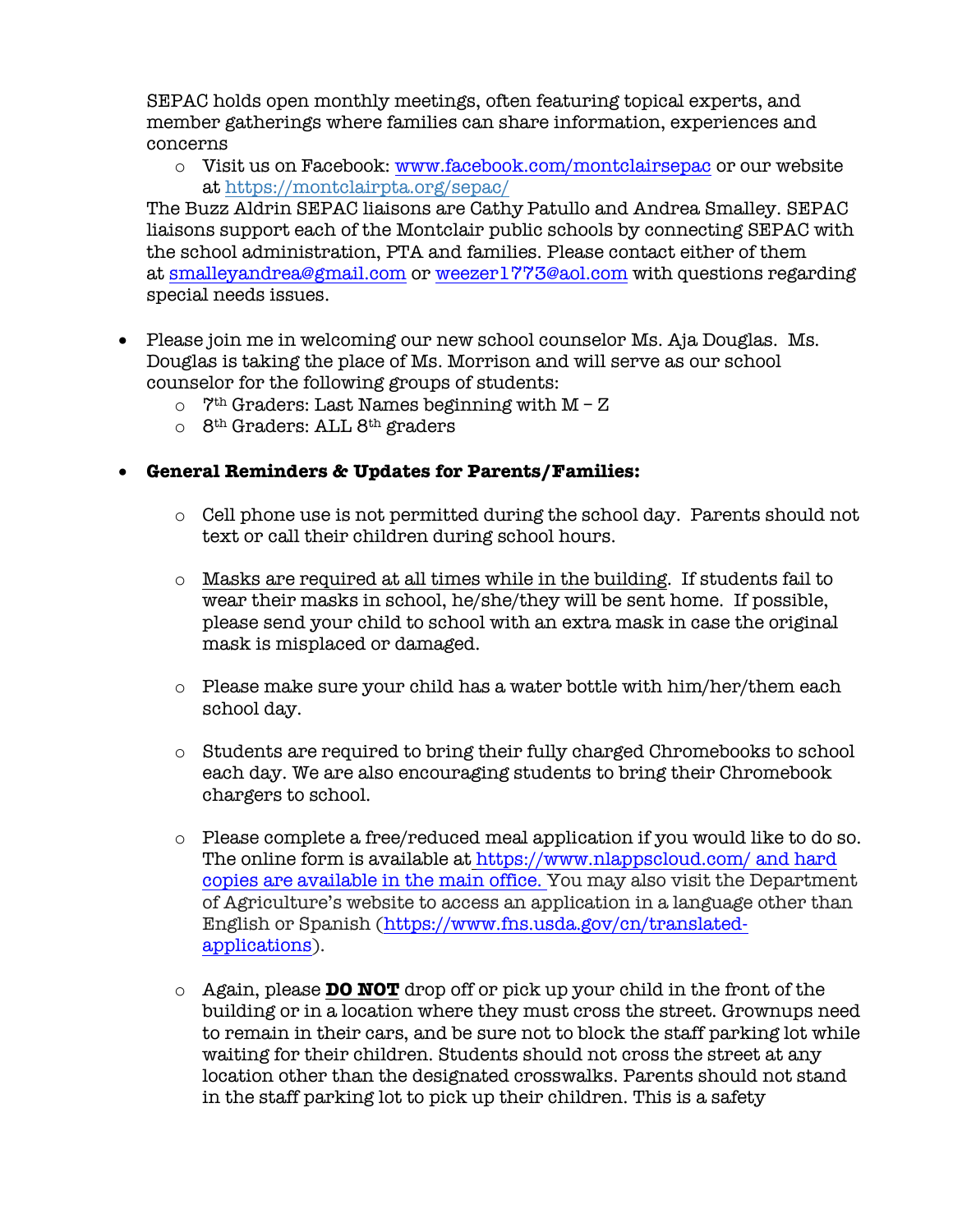issue. Despite the number of times this is written in my communications, this is still an issue. Please abide by the school's rules.

- o **Parents are not permitted to drop off belongings, lunches, materials throughout the day.** We will not accept materials dropped off during the school day. Therefore, it is essential that you make sure your child has all the necessary materials he/she/they would need prior to entering school for the day.
- o The health forms must be completed by 7:00 am on Tuesdays and Thursdays. This must be done in order for students to attend classes. If students do not complete the health forms, they will need to wait in the auditorium until they can complete one themselves. This results in a loss of valuable instructional time.
- o There are no visitors permitted in the building at any time.
- o Please encourage your child to leave their desk shields (dividers) in their lockers. We do not have enough extras to provide loaners for all those who forget.
- o All students must have their masks on at all times. If possible, please send your child to school with an extra mask in case the original mask is misplaced or damaged. If students cannot follow the mask policy, they will be sent home.
- o Parents are not permitted to ask teachers for remote instruction without prior approval granted from building administration. Remote instruction can only be granted for COVID-related reasons.
- Side Door Announcement: Are your children looking for something to do on Fridays after school? Side Door is open every Friday for the month of October, and there will be lots of outdoor activities and games, plus free food! It's located a short walk from Buzz Aldrin, on Cooper Ave. You don't have to register to go, and it's FREE! For more information or to pre-register your child, go to sidedoormontclair.org. Activities will be outdoors, but masks are required. Please see the attached student and parent flyer.
- Did you know? The MPS website is multilingual! We have many families in Montclair for whom English is not their native language, and the administration wants everyone to be included and well-informed.

The MPS website can be easily and automatically translated into the following languages: Spanish, French, German, Italian, Cantonese, Korean, Vietnamese, Tagalog, Russian, and Hindi. To use this function, simply go to https://www.montclair.k12.nj.us/ and click on "Language".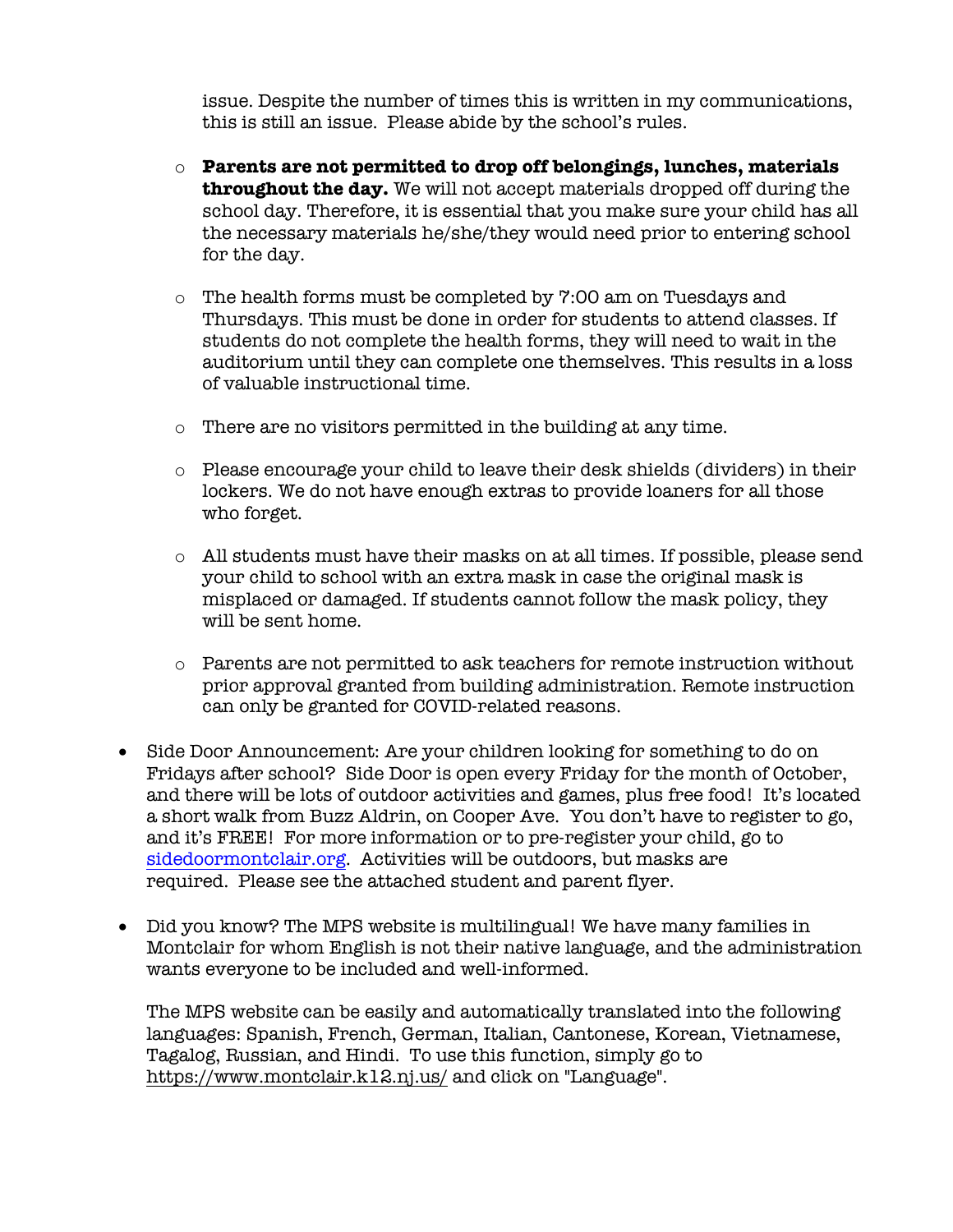- Try outs for Montclair Police Athletic League (PAL) basketball travel teams for grades 5th through 8th grade girls & boys will begin next week. **No basketball experience necessary, first time players are encouraged to try out.**
	- o Register your child at the following link: https://montclairpal.org/competitive-team/
	- o **Location**: Charles H. Bullock School gym (55 Washington St. Montclair, NJ)
	- o **Dates**: Week of 10/11 10/15
		- § Tuesday (6pm 7:30pm): 5th Boys
		- Wednesday (6pm 7:30pm): 6th Girls, 7th Girls, 8th Girls

■ Thursday (6pm - 7:30pm): 6th Boys, 7th Boys, 8th Boys Dates and times are subject to change so make sure you create an account at the link above so you receive updates.

- Please see Mr. Taylor's STEM bulletin.
- Buzz Aldrin Club/Activity Announcements: Please note that all students must arrange for their own transportation home for all clubs and activities.
	- o Yearbook Club The Yearbook Club is looking for members! Please join our Google Classroom for updates about our first meeting! The classroom code is lofsl2f.
	- o School Production: We are pleased to announce this year's Buzz Aldrin Musical Production is Disney's The Little Mermaid Junior. The production will be both exciting and a visual delight. The fairy tale about a mermaid living in an undersea country. The production is full of catchy songs and enchanted fairytale theater magic. The Little Mermaid is for anyone who enjoys all aspects of theater. We are looking for ALL students who want to be a part of this musical and join our theater family. We support students who part of other clubs/sports/extracurricular activities. Auditions will be help in mid-late October and our production is tentatively in April 2022. For more information or if you are interested in joining, please email Ms. Karen-Ann Panico at kpanico@montclair.k12.nj.us.
		- Informational Meeting: Wednesday, October 13th from 2:15 to 3:00PM. students must arrange for their own transportation home.
		- Auditions: Friday, October 29th @ Dismissal
	- o Model Congress/Model UN Are you passionate about an issue that has a local, national, or global impact? Do you want to learn more about how our government works? Do you enjoy debating? At Model Congress and Model UN, students learn debating techniques associated with Parliamentary procedure. Model Congress is held in the Fall/Winter with a concentration on Congressional issues, and Model UN is held in the Spring, with a concentration on world issues. Students may participate in either club or both clubs. Our first Model Congress meeting was held on Tuesday, October 5<sup>th</sup> in Room 215. If you have any questions, please email club advisor, Mr. Joseph Turner at jturner@montclair.k12.nj.us.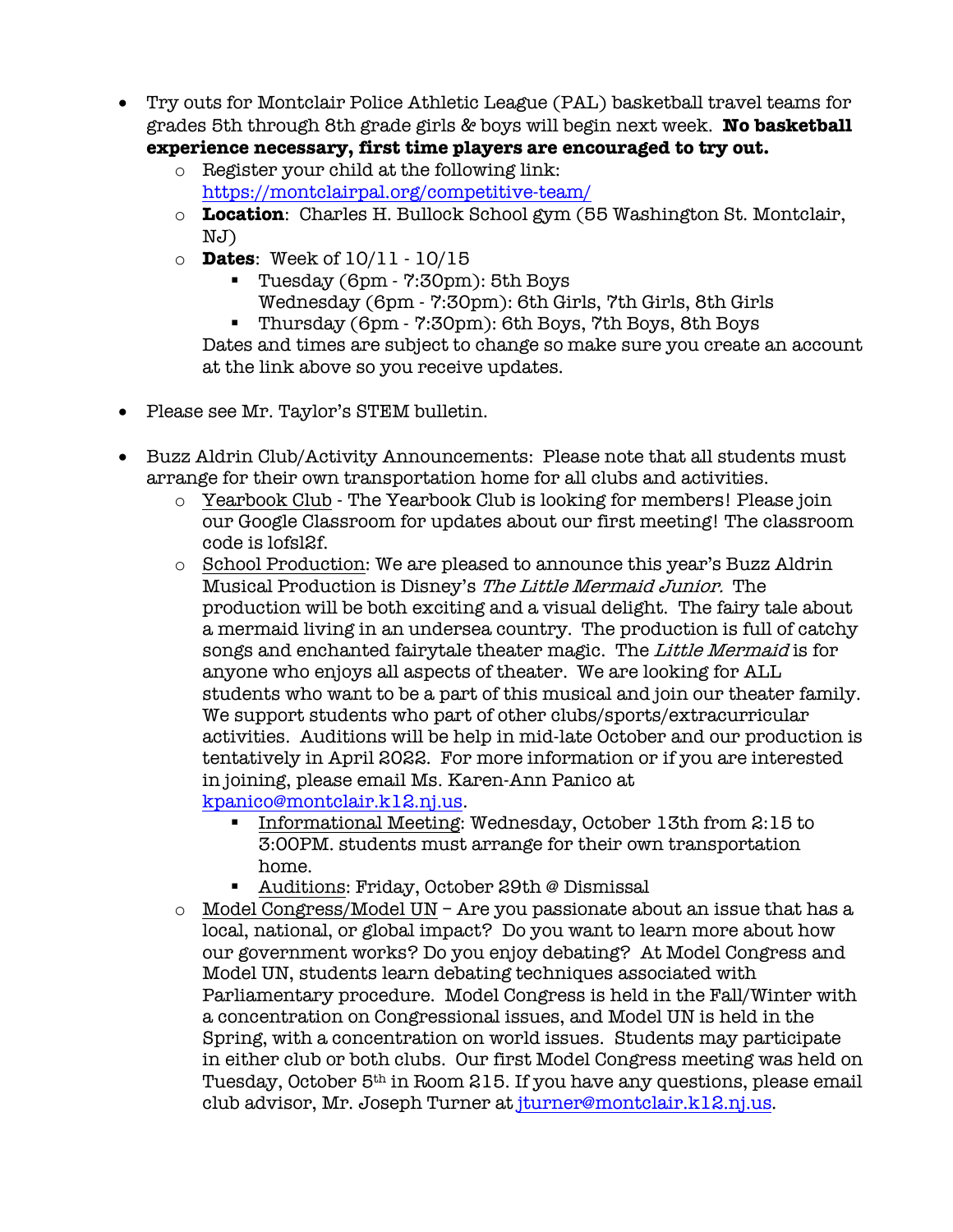- $\circ$  GSA The GSA is an inclusive and confidential group that allows members of any gender or sexuality (allies encouraged!) to come together to discuss LGBTQIA+ community. This club provides a safe space for students to share their experiences, their questions, and concerns regarding gender and sexuality. Please join us and talk about your week, make new friends, and be a part of a larger cause! The first GSA meeting will be held on Friday, October 8th from 2:15 to 3:15 pm in Room 215. If you have any questions or concerns, please contact club advisors, Ms. Dana Glaser or Mr. Joseph Turner at dglaser@montclair.k12.nj.us or jturner@montclair.k12.nj.us.
- o Science Olympiad Students who have a love for STEM should consider joining the Science Olympiad team. Science Olympiad held an interest meeting on Wednesday, October 6<sup>th</sup>. Please see or email Mr. Jeffrey Lawton at jlawton@montclair.k12.nj.us if you have any questions.
- $\circ$  Stage Crew Stage Crew met on Wednesday, October 6<sup>th</sup> in Room 114. This meeting was for any student interested in joining Stage Crew. Please email Mr. David Buonocore at dbuonocore@montcliar.k12.nj.us if you have any questions.
- $\circ$  Greenhouse Greenhouse students continue to work on improving the landscape of the front of the building. Later this month, students will plant native and pollinating species with the help of the NEEC. These plants will be placed around the Greenhouse in the pre-established flower beds. If you know anyone who is interested in helping us procure plants for the front of BAMS, please contact Mr. Daniel Taylor, at dtaylor@montclair.k12.nj.us.
- I wish you all a Happy Indigenous Peoples' Day, celebrated on Monday, October 11th! This holiday celebrates and honors Native American people and commemorates their histories and cultures. The schools are closed for students, but the district will be open for Staff Professional Development. On Monday, more states, cities, and communities than ever will observe Indigenous Peoples' Day in place of or in addition to Columbus Day.

## **Next Week's Schedule of Day**

- Monday, October  $11<sup>th</sup>$  District Closed
- Tuesday, October  $12<sup>th</sup>$  D Day
- Wednesday, October  $13<sup>th</sup>$  E Day
- Thursday, October  $14<sup>th</sup>$  F Day
- Friday, October  $15<sup>th</sup>$  A Day

## **Please mark your calendars:**

- Monday, October 11<sup>th</sup> Schools Closed, PD for Teachers
- Wednesday, October  $13<sup>th</sup>$  PTA Teacher/Staff Fall Social @ 6 pm
- Thursday, October 21<sup>st</sup> Abbreviated Day Schedule, Curriculum Thursday

## **"If people respect you respect them back, if they disrespect you respect them back. They represent their ideology you represent yours."**